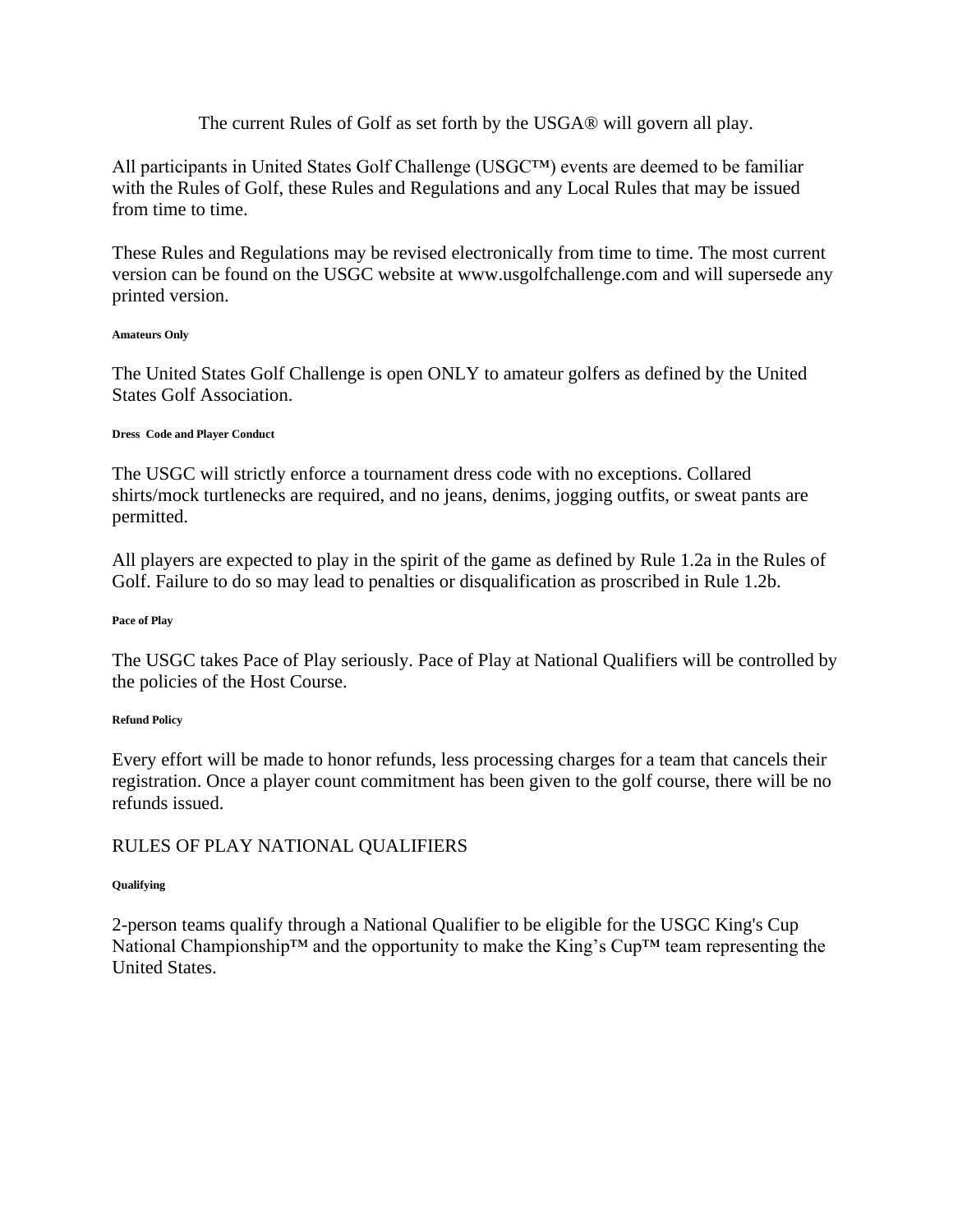#### **Registering**

When registering for a National Qualifier, teams must meet the criteria for one of the Divisions and Flights as described below under USGC King's Cup National Championship. Teams may be formed by any combination of male and female participants (two men, one man and one woman, two women). Though not required, players are encouraged to find a partner that falls into the same age division and of similar ability.

#### **Format**

The format for play in a National Qualifier is Four-Ball stroke play as defined in Rule 23 per the USGA® Rules of Golf in which two players play as partners, each playing their own ball.

Scoring will be NET. Each team member will receive 85% of the course handicap. The lower NET score of the partners is the score for the hole. If one partner fails to complete the hole, there is no penalty.

**Two-day, 36-hole National Qualifiers** - Two-person teams compete in Four-Ball stroke play in Net Scoring. The top 30% and ties earn invitations to the **USGC King's Cup National Championship** at the Hermitage Golf Club in Nashville, Tennessee, October 11-13, 2021.

**There are two Divisions at 36-Hole National Qualifiers, Open and Senior (55+). Within each Division there are two flights – Championship combined with A and B combined with C. See description of flights parameters below.**

The winning team in each flight will receive a **free** entry into the USGC King's Cup National Championship. If a flight has 20 or more teams, an additional free entry will be awarded.

**One-day 18-hole National Qualifiers** - Two-person teams compete in Four-Ball stroke play in Net Scoring. The top 30% and ties earn invitations to the **USGC King's Cup National Championship** at the Hermitage Golf Club in Nashville, Tennessee, October 11-13, 2021.

# **There is one flight at 18-Hole National Qualifiers. For every 12 teams, a free entry will be awarded into the USGC King's Cup National Championship.**

If a qualified team is unable to participate in the USGC King's Cup National Championship for any reason, the next qualified team at that National Qualifying site may be invited to participate.

The USGC recognizes any official handicap index that is current and verifiable online.

The USGC will verify the individual indexes through the state golf association or other online resources. The USGC will use indexes based on the most recent revision 7 days out from the event.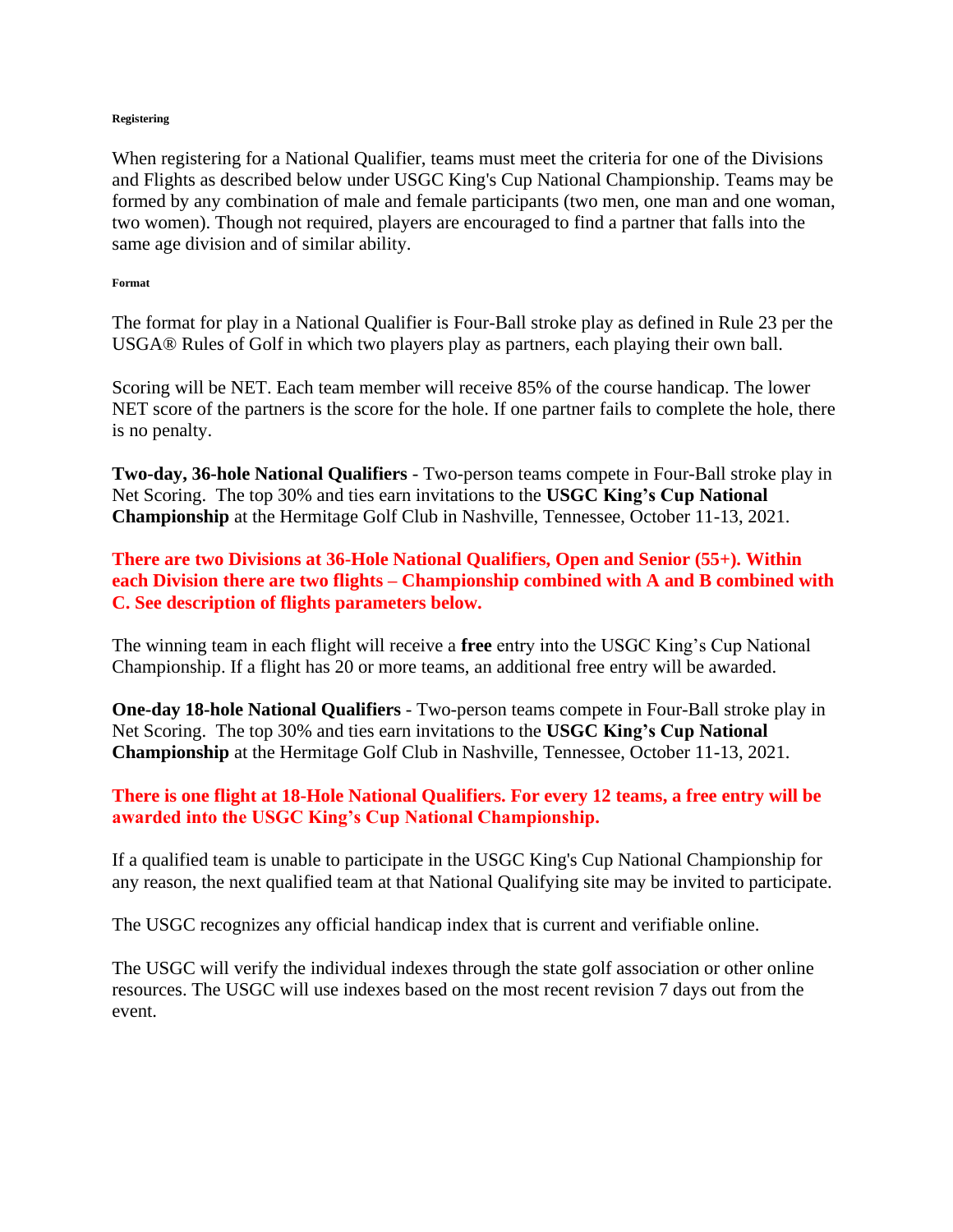#### **Policy on handicap changes and cheating**

In the relatively short time frame between a National Qualifier and the USGC King's Cup National Championship, it is unlikely that any player's index will change significantly enough to affect the competition. A team's flight will not change from a National Qualifier to the USGC King's Cup National Championship except under extraordinary circumstances.

Any team found to have misrepresented, in the sole opinion of the USGC, either an individual player's index or the Team Index, whether inadvertent or otherwise, will be disqualified from the competition with forfeiture of all prizes and awards.

For exceptional scoring at the USGC King's Cup National Championship, the Committee will review the occurrence. The Committee may determine that a team did indeed have an exceptional round and that no further action is needed. The Committee may determine that a team has exceeded the general ability of their flight and will be moved up to the proper flight with a two-stroke penalty. The team will still be allowed to finish the event in their new flight and eligible to receive all prizes.

#### **Substitution**

A qualified team is allowed to substitute one player for the USGC King's Cup National Championship. A team member or the National Qualifying site Host Professional must notify the USGC committee for approval if a substitution is necessary. One member of the original team must continue to participate. Substitute players are required to meet all USGA handicap and USGC guidelines.

A substitute player's handicap index must fall within the parameters of the flight in which the team qualified i.e. a substitute with a 4.0 index is not allowed as a substitute for a team that qualified for any flight other than the Championship flight.

#### **Host Professional**

National Qualifiers will be conducted under the direction of the Host Professional at each facility. The Host Professional or their designate will be responsible for all interpretations and rulings on the conduct of the event and such rulings shall be final.

#### **Scoring**

Each qualifying team shall be issued an official scorecard for the event and shall return same to Scorer upon completion of their round. Each player must enter an actual or estimated score on each hole as per USGA guidelines. A fellow competitor team and/or the Golf Professional Staff at the qualifying facility must attest all scores.

Once the team has turned in its scorecard and left any boundary defining the scoring area, the scorecard is considered official

Any team that is tardy to the designated scoring area by more than 10 minutes after completion of the round may be disqualified.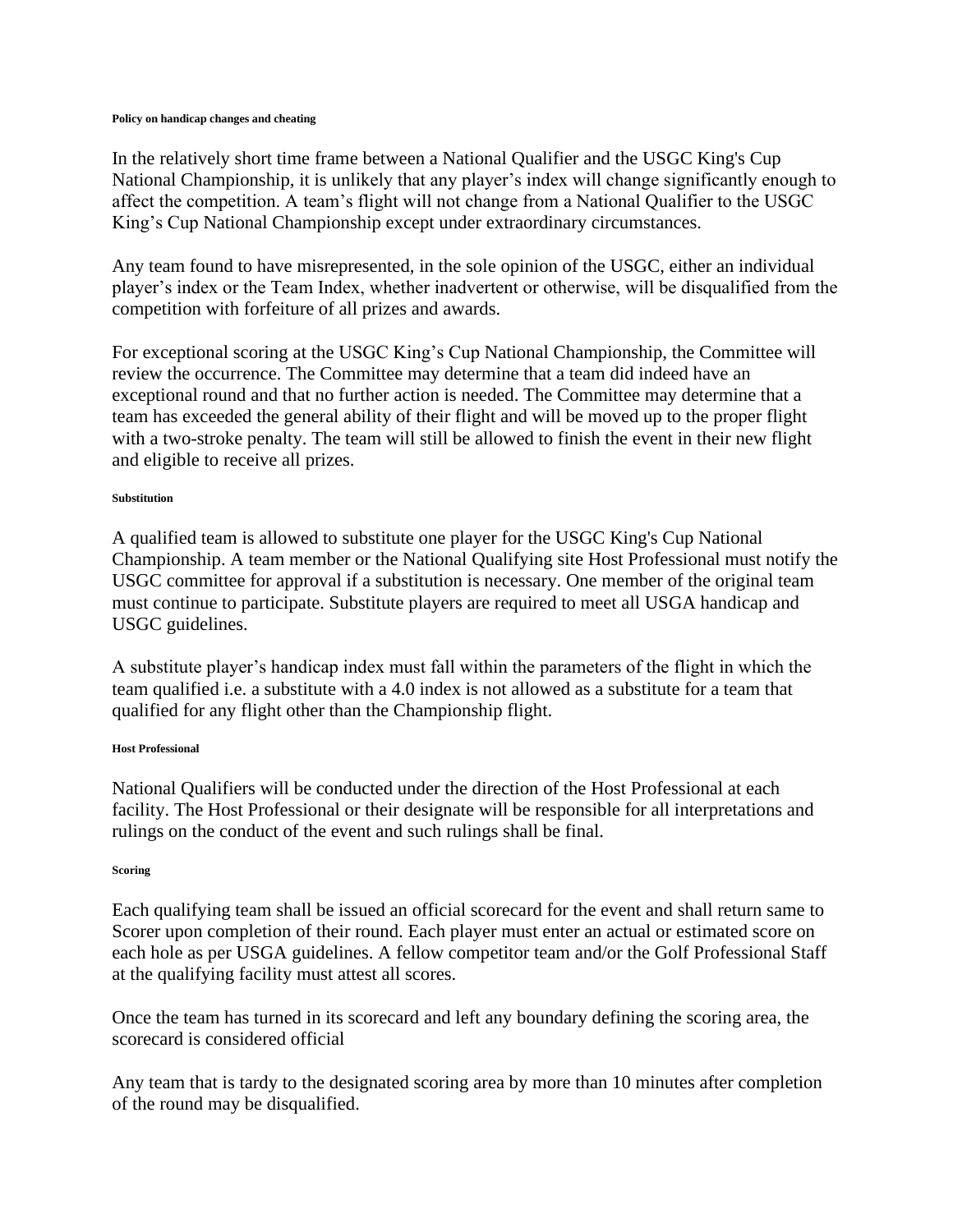Qualifying golf courses for the United States Golf Challenge will naturally vary in difficulty and length. The Host Professional will make the final decisions regarding golf course set-up at each qualifying facility. It is anticipated that Open Division contestants will play a golf course of approximately 6,400-6,500 yards and Senior Division contestants will play from approximately 6,000-6,200 yards, but these lengths are guidelines only and will vary from site to site.

Seniors playing in the Open Division will play the Open tees.

Women will play from tees that are as close as practicable to the tees from which their handicap index was established.

Please check with your qualifying site for additional information regarding course set-up and length.

#### **Inclement Weather**

In the event that a National Qualifier suffers from such inclement weather, or conditions that would reasonably prohibit the completion of at least 9 holes of play, the qualifying teams will be drawn by lot.

#### **Disqualification**

Participants found violating USGA® rules, tournament rules, falsifying or neglecting handicaps, or otherwise engaging in conduct inconsistent with the tournament standards or spirit of fair play may be disqualified without claim or recourse of any type.

## USGC KING'S CUP NATIONAL CHAMPIONSHIP

The 2021 USGC King's Cup National Championship™ will be played Oct. 11-13 at The Hermitage Golf Club near Nashville, TN.

The format will mirror the three forms of play at the King's Cup; four-ball, alternate shot and individual stroke play over 54 holes.

GROSS scoring will determine the winning team in each of the two Divisions and four flights. The eight winning teams will make up the 2022 Team USA King's Cup team.

#### **Divisions**

There are two divisions - Open Division and Senior Division. The Open Division must have at least one player age 54 or younger. The Senior Division is for Players 55 years of age and above prior to their National Qualifier. A Player that is 55+ is allowed to compete in the Open division, but a player that is under 55 is not allowed to compete in the Senior Division. Teams must play in the Division in which they qualified.

**Tees**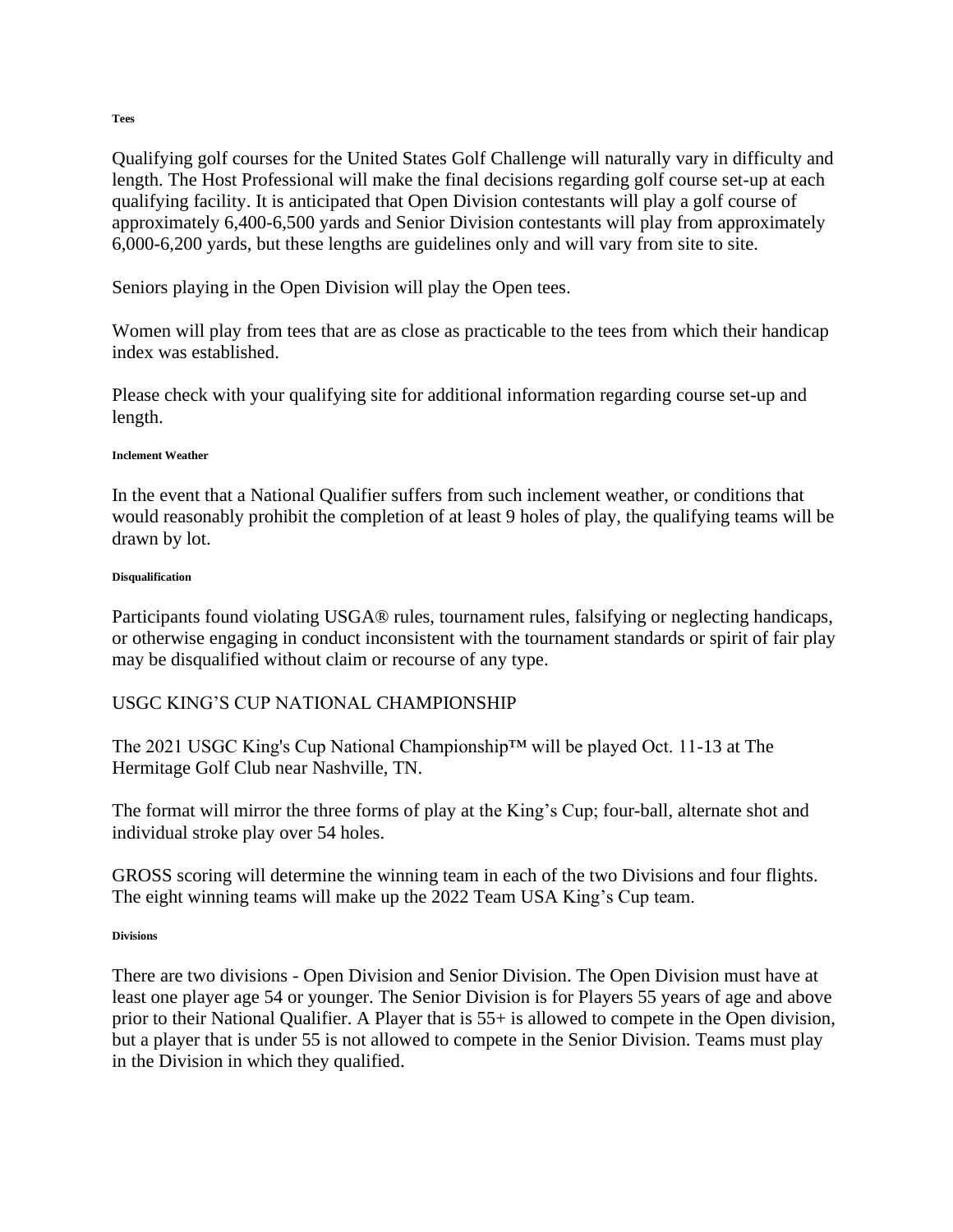**Flights**

Each Division has four flights. Championship, A-Flight, B-Flight and C-Flight

- Championship 4.9 or less
- A Flight  $5.0-9.9$
- B Flight 10.0-14.9
- C Flight 15.0 and above

## **Team Index**

A Team Index is determined by totaling the handicap index of player A and player B together and dividing it in half. Example - Player A is a 10 handicap index and player B is a 15 handicap index totaling 25. Divide the total of 25 in half and the Team Handicap Index is 12.5. That team would be in the "B" Flight.

No team can have a handicap index differential of more than 8 strokes between teammates. Example - a player that is a 10 handicap index cannot play with a player that is a 24 handicap index, unless that player drops his index down from a 24 to 18. Their Team Index would be  $10+18=28/2=14$ .

The USGC King's Cup National Championship will be conducted by the USGC staff.

# CONDITIONS OF COMPETITION

## **Play ball as it lies**

Unless modified in writing by specific Local Rules, there will be no preferred or improved lies in any part of the competition.

## **Limitation on Balls**

The ball each player plays must be named on the current List of Conforming Golf Balls issued by the United States Golf Association. Penalty for breach of condition: Disqualification. The responsibility of playing the proper ball rests with the player. Each player must put an identification mark on his ball and alert his fellow competitors of such. The one ball rule is NOT in effect.

## **Grooves**

The Condition of Competition concerning grooves for elite players is NOT in effect for the United States Golf Challenge.